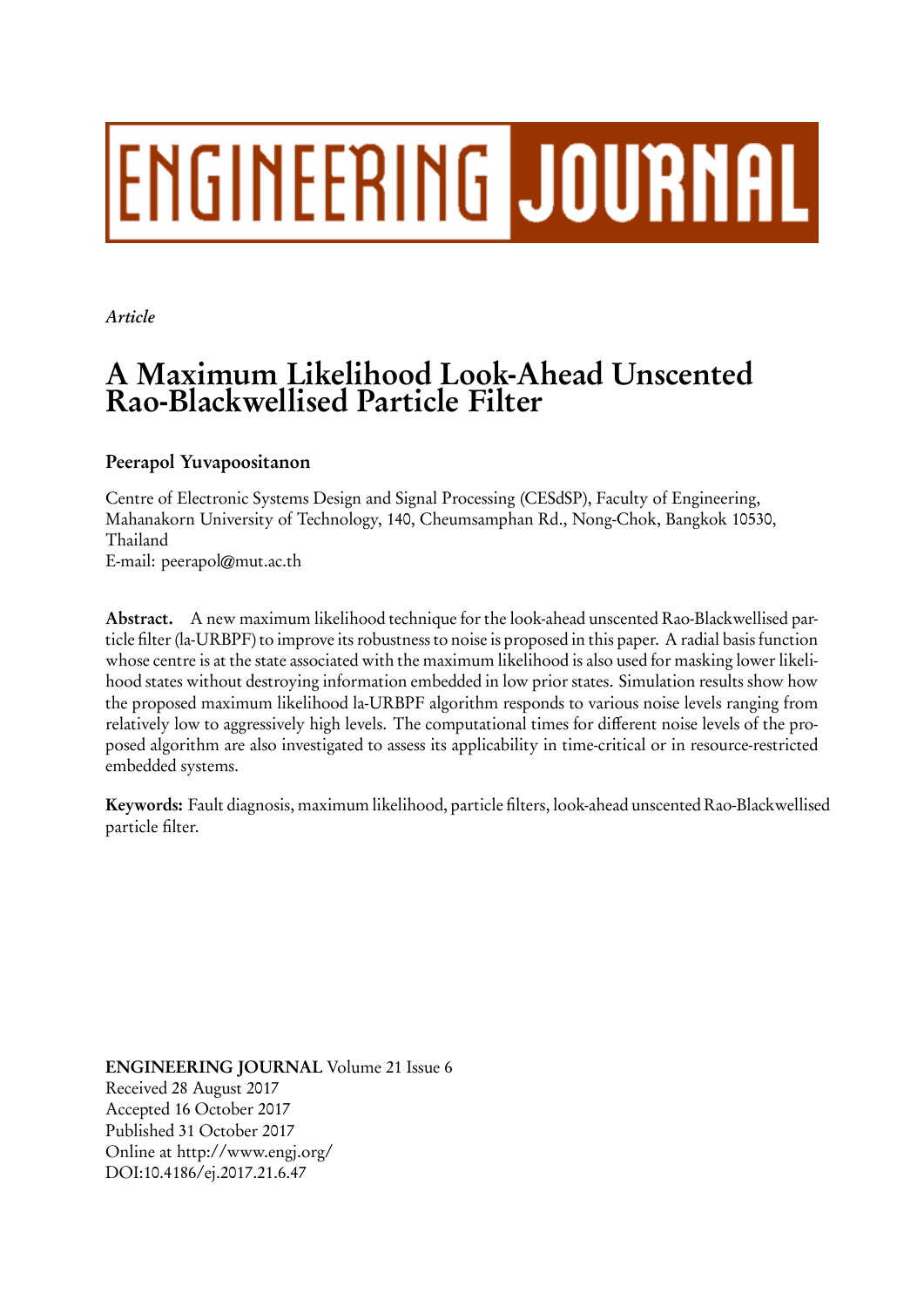#### **1. Introduction**

Particle filters are considered attractive for fault diagnosis mainly due to their capabilities in representing arbitrary distributions, hence making them suitable for uncertain and ever-changing worlds of autonomous vehicles and planetary robots [1]. They are also robust to noisy sensor signal acquisition and the number of particles can be compromised between accuracy and available resources of computation [1]. However, one major problem of using particle filters in fault diagnosis is that the fault states usually have very low probability to occur. So there might be no particle in a fault state when a fault occurs and the system will be unable to diagnose the fault [2]. Nevertheless, by marginalising the posterior density it is possible to select particles before the sampling step. Then, the fittest particles at time *t* is chosen using the information at time *t−*1 [3]. This *look-ahead* strategy tends to be more robust to outliers since the future information will correct the misinformation from the outliers [4]. The look-ahead strategy altogether with a technique of marginalising out some of the variables is then collectively called the look-ahead Rao–Blackwellised particle filter (la-RBPF) and is applied for fault diagnostic tasks in two industrial processes: an industrial dryer and a level-tank [3]. Also in [5], the la-RBPF is adopted for detecting faults in the autonomous operation of a mobile waiter robot and planetary rovers designed by NASA for Mars exploration. The results therein show how the la-RBPF outperforms existing particle filters in decreasing of diagnosis errors and variances especially when the number of particles is relatively low, i.e., *<* 100.

In [6], the look-ahead unscented Rao-Blackwellised Particle Filtering (la-URBPF) algorithm is introduced to the problem of fault diagnosis of the suspension system of the K-9 rover at NASA Ames Research Center. It proves to offer a noticeable performance gain to the existing algorithms and also lends itself to non-linear state estimation problems. A fast version of la-URBPF called Fast la-URBPF is introduced in [7] to effectively reduce the complexity of URBPF by strategically limiting the numbers of the unscented Kalman Filter (UKF) predictions and updates.

Nevertheless, la-URBPF can perform differently, if not unfavourably, in *moderate* to *high* noise scenarios. Such undesired behaviour has also been reported in problems with large number of discrete states such as the Simultaneous Localisation and Mapping (SLAM) [8]. This is mainly due to perturbation in the form of *likelihood* of all possible discrete states generated in the process of UKF updates. Even though in fault diagnosis problems whose number of discrete states are usually low, la-URBPF will fail miserably in high noise scenarios and the expected benefits of using la-URBPF instead of its plain URBPF counterparts is no further relevant [5], [9]. Simply increasing the number of particles (e.g., from 10 to 50) cannot improve the situation in such noisy environments [9]. A moving-average filter may be applied on the measurement data to restore the benefit of la-RBPF [5]. But this approach relies on knowledge of the specific noise level and involves a further step in designing of such filter.

In this paper, we propose a maximum likelihood technique to improve the robustness of la-URBPF for aggressively noisy fault diagnosis systems. Since the highest prior state is usually associated with the maximum likelihood, the state calculated after UKF update with the maximum likelihood is therefore selected for computing posterior probability. The other states with smaller likelihood may either be actual states with lower priors or undesired noise. Therefore, in order to suppress the noise but still retain information for states with low priors, a radial basis function whose centre is at the state associated with the maximum likelihood is used for masking lower likelihood states without destroying information embedded in low prior states.

Simulation results show how the proposed maximum likelihood la-URBPF algorithm responds to a various amount of noise ranging from relatively low to aggressively high levels. The computational times for different noise levels of the proposed algorithm are also investigated to assess its applicability in time-critical or in resource-restricted embedded systems.

NOTATION: We use bold lower case for both random variables and their realisation vectors. Bold upper case is for matrices. The conditional probability distribution and the conditional probability density are denoted by  $P(\cdot|\cdot)$  and  $p(\cdot|\cdot)$  respectively.  $\theta \sim \mathcal{N}(\mu, \Sigma)$  denotes the distribution of normal (Gaussian) distributed with mean *µ* and covariance **Σ**. The conditional expectation operator is denoted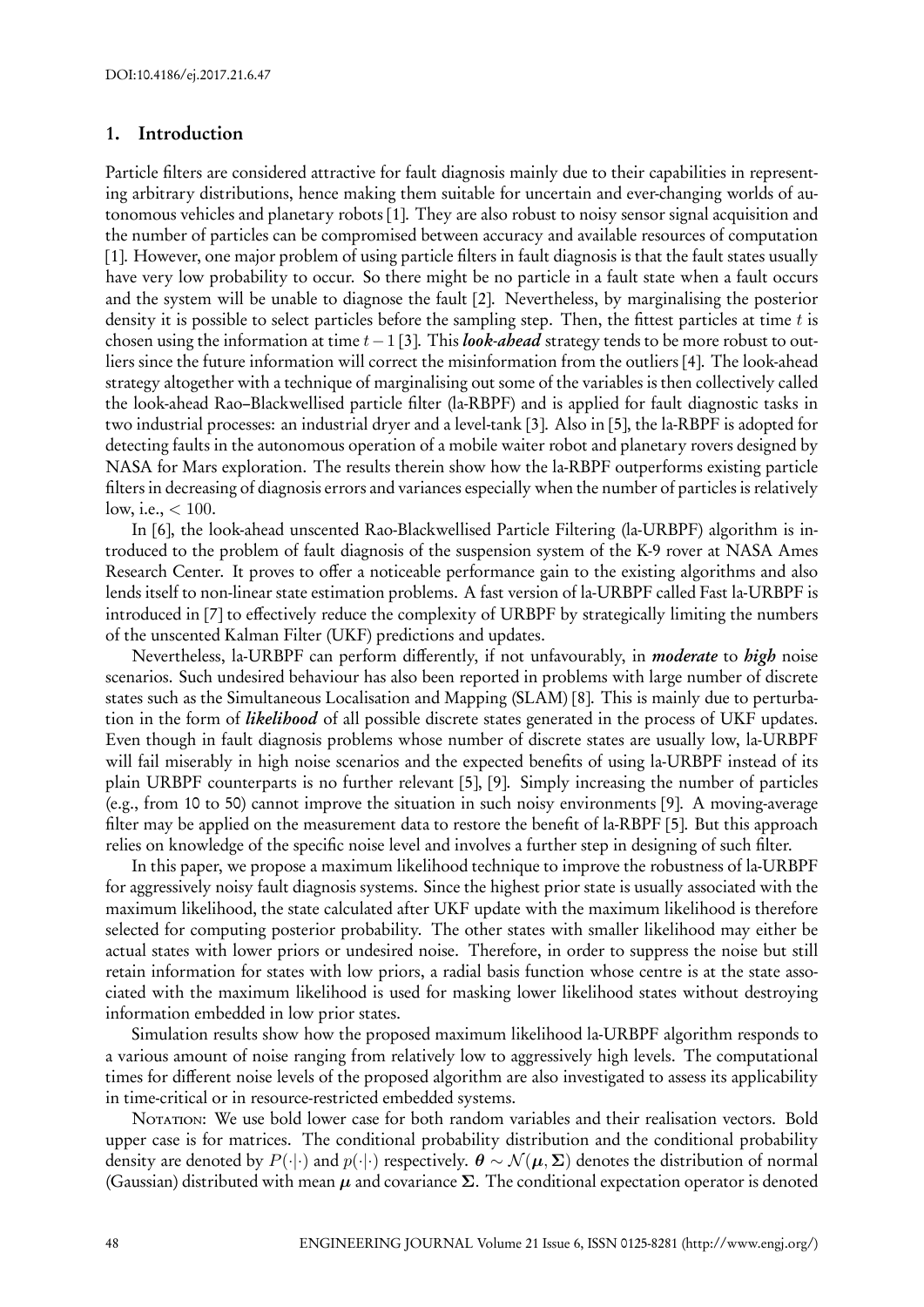by  $E\{\cdot|\cdot\}$ . The notation  $\theta_{0:t}$  represents the set of variables  $\theta$  up to time *t* and is defined by  $\theta_{0:t} \triangleq$  $\{\theta_i, i = 0, \ldots, t\}.$ 

#### **2. System Model**

We consider the problem of fault diagnosis by means of a state-space system model representation [5]

$$
\begin{array}{rcl}\n\mathbf{z}_t & \sim & P(\mathbf{z}_t|\mathbf{z}_{0:t-1}), \\
\mathbf{x}_t & = & A(\mathbf{z}_t)\mathbf{x}_{t-1} + B(\mathbf{z}_t)\mathbf{w}_t + F(\mathbf{z}_t)\mathbf{u}_t, \\
\mathbf{y}_t & = & C(\mathbf{z}_t)\mathbf{x}_t + D(\mathbf{z}_t)\mathbf{v}_t + G(\mathbf{z}_t)\mathbf{u}_t,\n\end{array} \tag{1}
$$

where  $\bm{y}_t \in \mathbb{R}^{n_y}$  denotes the observations or measurements,  $\bm{x}_t \in \mathbb{R}^{n_x}$  the unknown Gaussian continuous states  $u_t \in \mathbb{U}$  is a known control signal,  $z_t \in \{1, ..., n_z\}$  denotes the unknown discrete states for all  $n_z$  possible states. Past to present values are denoted collectively as  $z_{0:t} \triangleq \{z_0, \ldots, z_t\}$ ,  $\bm{x}_{0:t}\triangleq\{\bm{x}_0,\dots,\bm{x}_t\},$   $\bm{y}_{1:t}\triangleq\{\bm{y}_1,\dots,\bm{y}_t\}$  and  $\bm{u}_{1:t}\triangleq\{\bm{u}_1,\dots,\bm{u}_t\}.$  The noise processes are iid Gaussian  $\text{with } \boldsymbol{w} \sim \mathcal{N}(0, I) \text{ and } \boldsymbol{v}_t \sim \mathcal{N}(0, I).$ 

# **3. The Maximum Likelihood Criterion for Look-Ahead Unscented Rao-Blackwellised Particle Filtering Algorithm**

The likelihood for the prediction of observation at time  $t$ ,  $\hat{y}_{t|t}^{(i)}$  $t^{(i)}_{t|t-1}(z_t)$ , for the *i*<sup>th</sup> particle at time *t* for the discrete state  $z_t$  for the la-RBPF algorithm is defined as [5]

$$
\mathcal{L}(i, z_t) = \mathcal{N}(\widehat{\boldsymbol{y}}_{t|t-1}^{(i)}(z_t), \widehat{\boldsymbol{S}}_t^{(i)}(z_t)),
$$
\n(2)

where  $\widehat{\bm{S}}_t^{(i)}$  $t^{(i)}(z_t)$  represents state covariance of observation at time  $t$  of the  $i^{th}$  particle of a possible state  $z_t \in \{1,...,n_z\}$ . We define the state  $z_{t,\text{max}}^{(i)}$  to be the discrete state which the maximum likelihood for the *i th* particle at time *t* is associated with. In order to select the maximum likelihood whereas those with smaller likelihood are suppressed but not eliminated,  $\mathcal{L}(i, z_t)$  in (2) is masked with a radial basis function  $\phi(z_{t,\mathtt{max}}^{(i)})=\exp(-(z_t-z_{t,\mathtt{max}}^{(i)})^2)$  where  $z_t=1,\ldots,n_z,$  and  $z_{t,\mathtt{max}}^{(i)}\in\{1,...,n_z\}$  and the masked likelihood is derived by

$$
\tilde{\mathcal{L}}(i, z_t) = \phi(z_{t, \max}^{(i)}) \cdot \mathcal{L}(i, z_t). \tag{3}
$$

#### **3.1. The UKF Update**

The UKF prediction and update operation<sup>1</sup> for la-URBPF at time step  $t$  and for the  $i^{th}$  particle of mode  $z_t$  is performed to get  $\hat{\boldsymbol{\mu}}_t^{(i)}$  $\hat{u}^{(i)}(z_t)$  which represents updated estimate of state mean at time *t*,  $\hat{\mu}_{t|t}^{(i)}$  $\binom{t}{t}$ <sup>*t*</sup> $|t-1|$ <sup>2</sup>*t*</sub>) prediction of state mean at time  $t$ ,  $\widehat{\mathbf{\Sigma}}_t^{(i)}$  $f_t^{(i)}(z_t)$  updated state covariance at time *t*,  $\widehat{\bm{y}}_{t|t}^{(i)}$  $t|_{t-1}(z_t)$  prediction of observation at time *t* and  $\widehat{S}_t^{(i)}$  $t^{(8)}(z_t)$  state covariance at time  $t$  respectively. The required input variables are  $\boldsymbol{\mu}_t^{(i)}$  which represents state mean estimate at time  $t$  − 1,  $\boldsymbol{\Sigma}_t^{(i)}$ *t* state covariance at time *t−*1, *y<sup>t</sup>* observation at time *t*, *zt* possible discrete state at time *t* and  $z_{t-1}^{(i)}$  mode at time *t* − 1.

The original la-URBPF algorithm needs to perform one UKF prediction and updating step for *every* particle for *N* particles and for *every* mode for possible *n<sup>z</sup>* modes [6]. This results in a prohibitively large number of  $N \times n_z$  UKF calculations for each time step t which contributes to its poor capability in terms of computational complexity [7]. In [7], the Fast la-URBPF is proposed to reduce the prohibitively large number of UKF update and prediction steps required in the original la-URBPF by using *only* one particle as a representative of a group of particles in the same mode to undergo *n<sup>z</sup>* UKF

<sup>&</sup>lt;sup>1</sup>We refer the readers to [10] for the details of UKF and and to [6] for its use in the la-URBPF algorithm.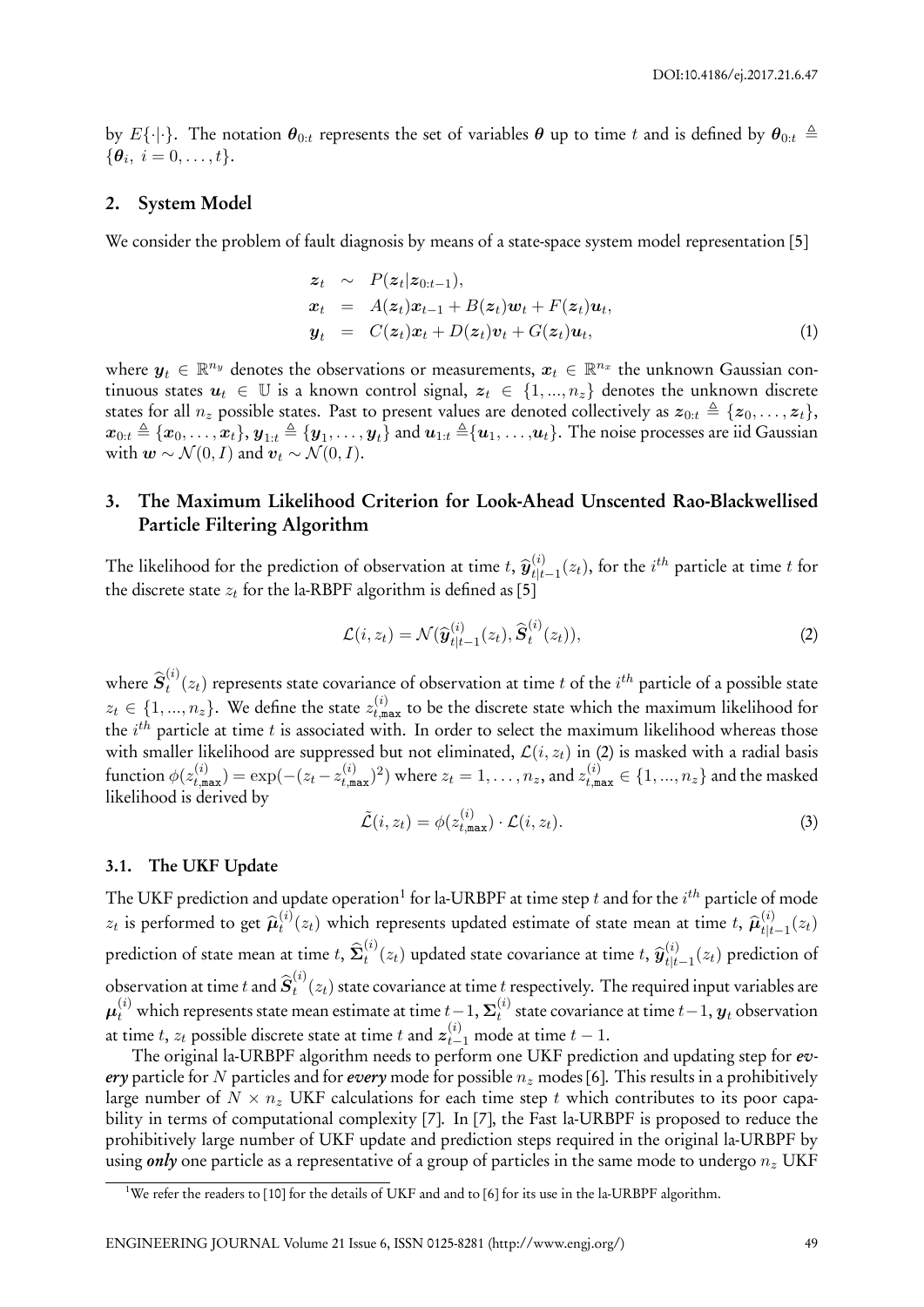updates for eact time step. Fast la-URBPF requires less than or at most equal to  $N \times n_z$  UKF calculations for each time step *t*. The maximum likelihood la-URBPF algorithm is shown in Algorithm 1. Most parts of the algorithm are similar to the Fast la-URBPF algorithm [7] except for the maximum likelihood masking step which the masked maximum likelihood  $\tilde{\mathcal{L}}(i, z_t)$  is introduced before computing the posterior probability of particle  $i$  at state  $z_t$   $(\widehat{Post}(i,z_t)).$ 

#### **4. Simulations**

A simple model of the suspension system of the K-9 rover at NASA Ames Research Center as in [6] was used in all of the simulations. The model has six discrete states ( $n<sub>z</sub> = 6$ ) and six continuous variables, two of which, i.e., bogey angle (*Y* 1) and differential angle (*Y* 2), are observable. The continuous parameters follow non-linear trajectories (trigonometric functions) in three of the discrete states and are linear in the others [6]. We investigated the proposed maximum likelihood la-URBPF algorithm performance in terms of robustness to various noise levels and in terms of computational time. We compared these two aspects with those of existing algorithms, i.e., the plain vanilla Particle Filter (PF), the Unscented Particle Filter (UPF) [11], the Unscented RBPF (URBPF) [12] and the Posterior Criterion Fast la-URBPF [7] with Minimum Prior criterion (Min.Prior-Post Fast la-URBPF) as suggested in [6] for improvement in computational time. All algorithms are examined in the same fault-related environment defined by the specified transition priors which can be used to described by a transition prior matrix as  $\sqrt{2}$ 

$$
\boldsymbol{P}(\boldsymbol{z}_t|\boldsymbol{z}_{t-1}) = \begin{pmatrix} 0.90 & 0.10 & 0 & 0 & 0 & 0 \\ 0.01 & 0.89 & 0 & 0 & 0.10 & 0 \\ 0.01 & 0 & 0.89 & 0 & 0 & 0.10 \\ 0.10 & 0 & 0 & 0.90 & 0 & 0 \\ 0 & 0 & 0.20 & 0 & 0.80 & 0 \\ 0 & 0 & 0 & 0.20 & 0 & 0.80 \end{pmatrix}.
$$
 (4)

The rates of diagnosis errors of all algorithms were measured at *{*1*,* 2*,* 4*,* 8*,* 16*,* 32*,* 64*,* 128*}* particles. To test the robustness of algorithms to a variety of noise levels, the measurement noise variances of *Y* 1 and Y2 (i.e.,  $\{\sigma_{Y1}^2,\sigma_{Y2}^2\})$  were varied from  $\{2\mathrm{e}-7,1\mathrm{e}-7\}$  to  $\{0.2,0.1\}.$  The maximum a posteriori (MAP) estimate was used as a diagnosis measure for the discrete mode estimation. The difference between this MAP estimate and the real discrete mode is defined as an error which is then converted to the percentage of diagnosis error. For the Min.Prior-Post Fast la-URBPF, the minimum posterior probability  $\text{Prior}_{\text{min}}$ was used to eliminate the need to compute the posterior if the prior is was below the preset value of 0.1. All experiments were performed with 100 Monte Carlo runs.

Fig. 1-Fig. 4 show the mean rates with plus-minus of one standard deviation of diagnosis errors of all algorithms for various noise levels. It is clearly shown that the proposed maximum likelihood la-URBPF algorithm offers the minimum diagnosis error rates at all noise levels. The reason for PF performs better when the noise level is increased is because the noise helps particles with low importance weights move to high probability regions. URBPF outperforms PF, UPF, Fast la-URBPF and Min.Prior-Post Fast la-URBPF if the number of particles is large *or* the level of noise is more aggravated. Note that at 16 particles, the maximum likelihood la-URBPF algorithm shows a sign of convergence to the minimum diagnosis error for all noise levels.

Fig. 5-Fig. 8 show the computational times to complete of all algorithms for various noise levels. Fast URBPF and Min.Prior-Post Fast la-URBPF show how they are sensitive to high noise and their computational times are increased noticeably at lower numbers of particles as in Fig. 8. The maximum likelihood la-URBPF algorithm is less sensitive to noise and needs the least time to complete its computation in all levels of noise environments.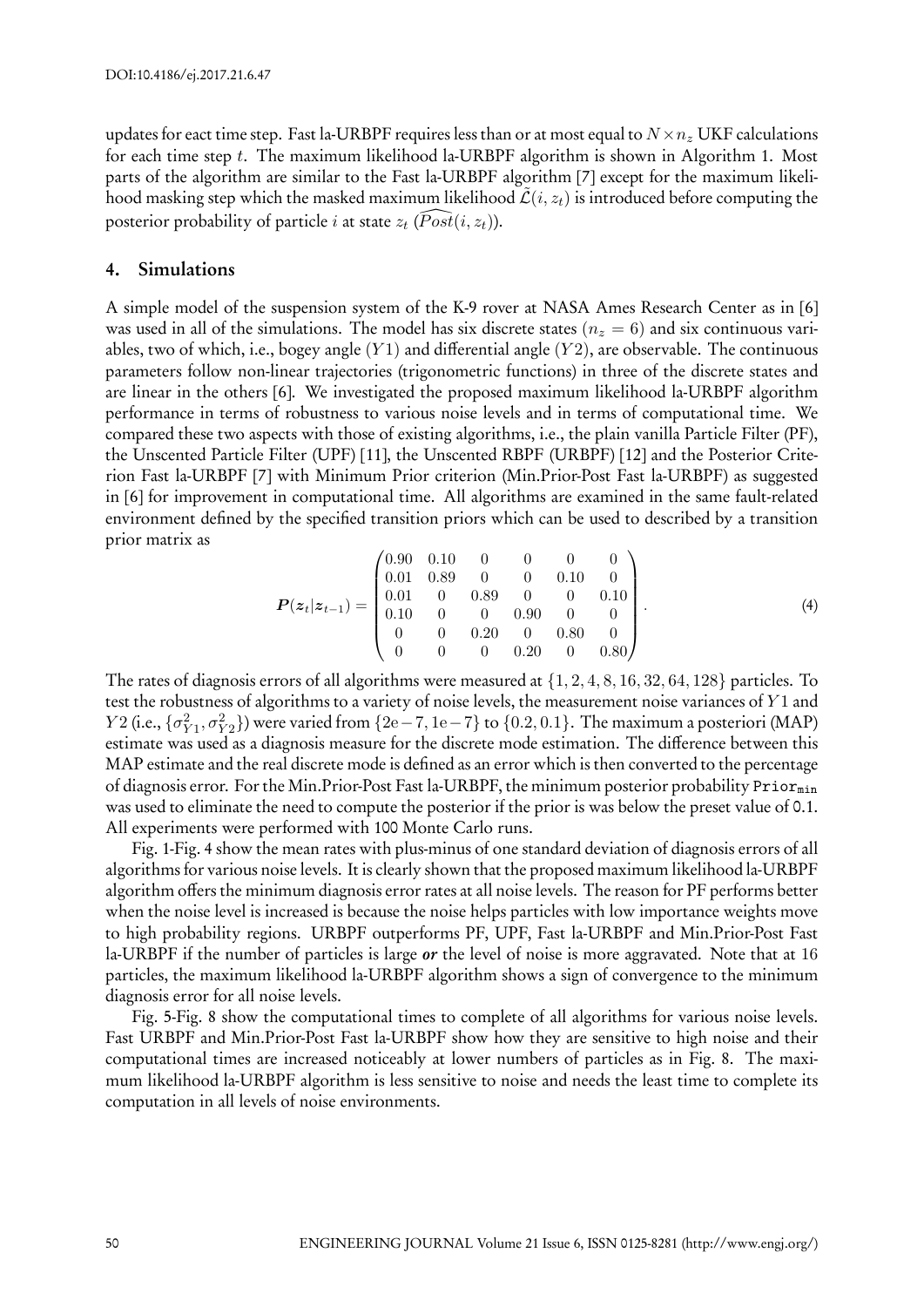| Algorithm 1: The Maximum Likelihood la-URBPF Algorithm |  |  |  |  |  |  |  |  |  |  |  |  |
|--------------------------------------------------------|--|--|--|--|--|--|--|--|--|--|--|--|
|--------------------------------------------------------|--|--|--|--|--|--|--|--|--|--|--|--|

1: **for** each time step *t* **do** 2: Initialise  $\mathcal{Z}_t \leftarrow \{\}$  and sample  $\mathbf{z}_0^{(i)}$  from the prior  $p(z_0)$  and sample  $\boldsymbol{\mu}_0^{(i)}(z_0)$  and  $\boldsymbol{\Sigma}_0^{(i)}(z_0)$ . 3: *Unscented Kalman Prediction step:* 4: For  $i = 1$  and for  $z_t = 1, \ldots, n_z$ , compute  $\widehat{\boldsymbol{\mu}}_t^{(1)}(z_t)$ ,  $\widehat{\boldsymbol{\Sigma}}_t^{(1)}$  $\hat{\bm{y}}_{t}^{(1)}(z_{t}), \hat{\bm{y}}_{t|t}^{(1)}$  $\hat{\bm{s}}_{t|t-1}^{(1)}(z_t), \widehat{\bm{S}}_t^{(1)}$  $\boldsymbol{\mu}_t^{(1)}(z_t)$  with  $\boldsymbol{\mu}_t^{(1)},$   $\boldsymbol{\Sigma}_t^{(1)},$   $\boldsymbol{y}_t$  and  $z_t$ ,  $z_{t-1}^{(1)}$  as inputs and  $\widehat{Post}(1, z_t)$  with (2) and  $\mathcal{Z}_t \leftarrow \{z_t^{(1)}\}$ 5: **for**  $i = 2$  to  $\overline{N}$  do 6: Initialise  $\mathcal{L}_{\text{max}} \leftarrow 0$ . 7: **if**  $z_t^{(i)} \in \mathcal{Z}_t^{(j)}$  where  $j \in \{1, \ldots, N\}$  and  $j < i$  **then** 8:  $\hat{\mu}_t^{(i)}(z_t) \leftarrow \hat{\mu}_t^{(j)}(z_t), \hat{\Sigma}_t^{(i)}$  $\mathbf{z}_t^{(i)}(z_t) \leftarrow \mathbf{\hat{\Sigma}}_t^{(j)}$  $\hat{\bm{y}}_t^{(j)}(z_t), \widehat{\bm{y}}_{t|t}^{(i)}$  $\hat{y}_{t|t-1}^{(i)}(z_t) \leftarrow \hat{y}_{t|t}^{(j)}$  $\hat{\boldsymbol{s}}_{t|t-1}^{(j)}(z_t), \widehat{\boldsymbol{S}}_t^{(i)}$  $\hat{\boldsymbol{s}}_t^{(i)}(z_t) \leftarrow \widehat{\boldsymbol{S}}_t^{(j)}$  $t_t^{(3)}(z_t)$  and  $\widehat{Post}(i, z_t) \leftarrow \widehat{Post}(j, z_t)$ 9: **else** 10: **for**  $z_t = 1, ..., n_z$  **do** 11: **if**  $P(z_t^{(i)}, z_t) = 0$  then 12:  $\widehat{Post}(i, z_t) \leftarrow 0$ 13: **else** 14: Perform the UKF update to get  $\widehat{\boldsymbol{\mu}}_t^{(i)}(z_t), \widehat{\boldsymbol{\Sigma}}_t^{(i)}$  $\hat{\bm{y}}_t^{(i)}(z_t), \hat{\bm{y}}_{t|t}^{(i)}$  $\hat{\boldsymbol{s}}_{t|t-1}^{(i)}(z_t)$  and  $\widehat{\boldsymbol{S}}_t^{(i)}$  $\int_t^{\infty} (z_t)$  with  $\boldsymbol{\mu}_t^{(i)}, \boldsymbol{\Sigma}_t^{(i)}, \boldsymbol{y}_t, z_t, \boldsymbol{z}_{t-1}^{(i)}$  as inputs and  $\mathcal{L}(i,z_t)$  with (2) and set  $\mathcal{Z}_t \leftarrow \{\mathcal{Z}_t, z_t^{(i)}\}$ 15: **if**  $\mathcal{L}_{\text{max}} < \mathcal{L}(i, z_t)$  then 16:  $\mathcal{L}_{\text{max}} \leftarrow \mathcal{L}(i, z_t)$ 17:  $z_{t, \max}^{(i)} \leftarrow z_t$ 18: **end if** 19: **end if** 20: **end for** 21: *Maximum Likelihood Masking step:* 22: Perform the Radial Basis Function on the likelihood  $\mathcal{L}(i,z_t)$  centred at the maximum mode  $z_{t,\mathtt{max}}^{(i)}$ 23:  $\tilde{\mathcal{L}}(i,z_t) \leftarrow \phi(z_{t,\texttt{max}}^{(i)}) \cdot \mathcal{L}(i,z_t)$ . For  $z_t = 1,\ldots,n_z$ , calculate the posterior of particle i at mode  $z_t$ 24:  $\widehat{Post}(i,z_t) \leftarrow \tilde{\mathcal{L}}(i,z_t) \cdot \boldsymbol{P}(z_t^{(i)},z_t)$  where  $\boldsymbol{P}(z_t^{(i)},z_t)$  is the transition prior from state  $z_t^{(i)}$  to state *zt*. 25: **end if** 26: **end for** 27: For  $i = 1, ..., N$ , evaluate and normalise the importance weights:  $w_t^{(i)} = \sum_{z_t=1}^{n_z} \widehat{Post}(i, z_t)$ 28: *Selection Step:* 29: Multiply/Discard particles  $\{\widehat{\boldsymbol{\mu}}_t^{(i)}, \widehat{\boldsymbol{\Sigma}}_t^{(i)}\}$  $\mathbf{f}_t^{(i)}, \hat{\mathbf{z}}_{t-1}^{(i)}, \widehat{Post}(i, z_t) \}_{i=1}^N$  with respect to high/low importance weights  $w_t^{(i)}$  to obtain N particles  $\{\boldsymbol{\mu}_t^{(i)}, \boldsymbol{\Sigma}_t^{(i)}, \boldsymbol{z}_{t-1}^{(i)}, Post(i, z_t)\}_{i=1}^N$ . 30: *Sequential Importance Sampling Step:* 31: For  $i = 1, ..., N$ , compute  $p(z_t|z_{t-1}^{(i)}, y_{1:t}) \propto Post(i, z_t)$ 32: Sampling step:  $z_t^{(i)} \sim p(z_t|z_{t-1}^{(i)}, y_{1:t})$ 33: *Updating Step:* 34: For  $i=1,...,N,$  set  $\boldsymbol{z}_{t}^{(i)} \leftarrow z_{t}^{(i)}$  and using the previously computed results in the Unscented Kalman Prediction step to acquire  $\pmb{\mu}_t^{(i)} \leftarrow \pmb{\mu}_t^{(i)}(z_t^{(i)})$  and  $\pmb{\Sigma}_t^{(i)} \leftarrow \pmb{\Sigma}_t^{(i)}(z_t^{(i)})$ 35: **end for**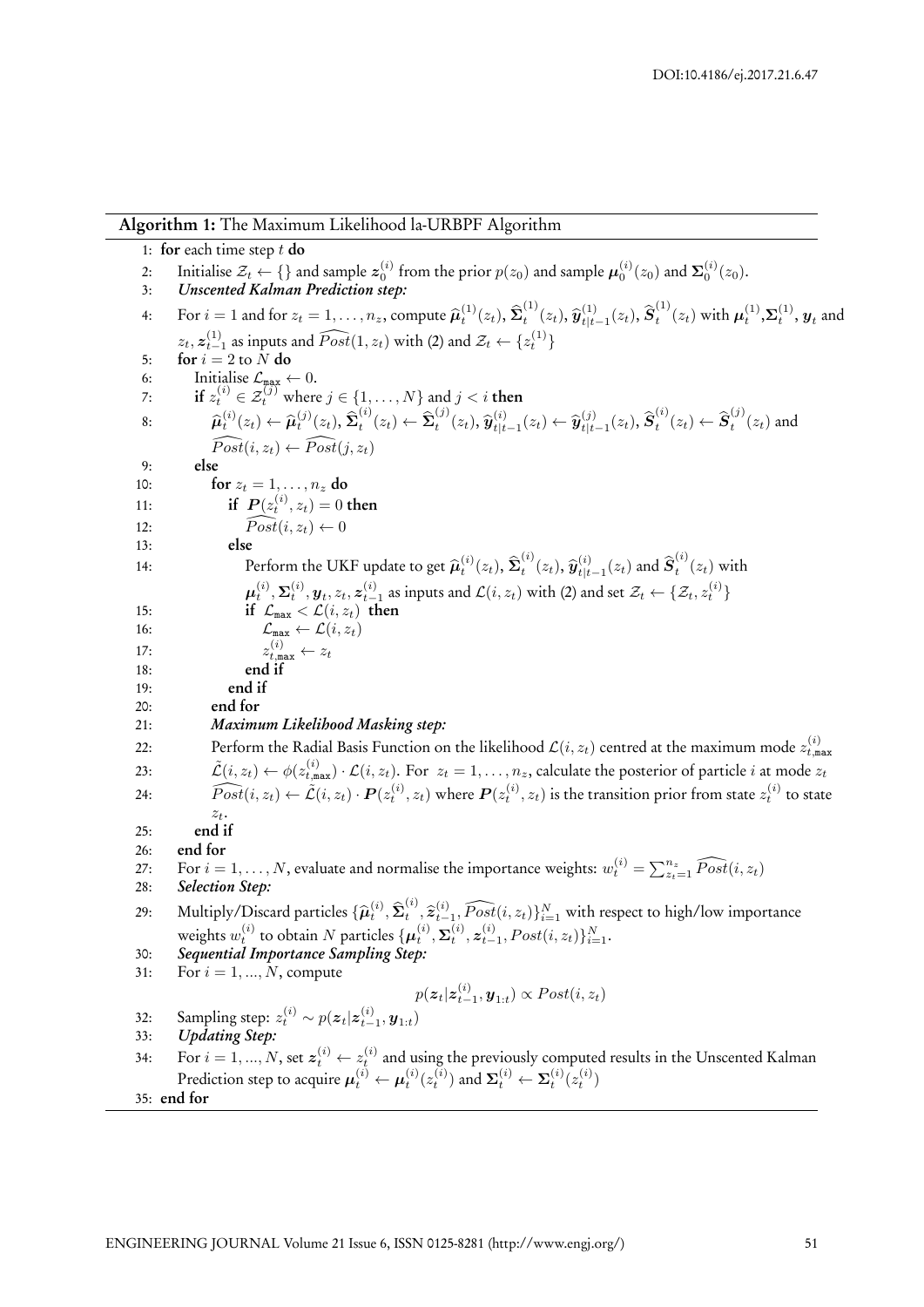### **5. Conclusions**

We have proposed a new maximum likelihood technique for look-ahead unscented Rao-Blackwellised particle filtering (la-URBPF) algorithm. Although la-URBPF generally outperforms URBPF in low noise environments, it struggles to perform correctly in high noise ones. By introducing the maximum likelihood technique to la-URBPF, the state with maximum likelihood is selected for computing posterior probability whereas disturbing likelihood can be masked by means of a radial basis function. Simulation results show how the maximum likelihood la-URBPF algorithm can achieve the best performance in either low or high noise levels while Fast la-URBPF performs the best out of the existing algorithms in low noise and with low numbers of particles. While in high noise, Fast la-URBPF is almost surely guaranteed to fail whereas the proposed maximum likelihood la-URBPF algorithm still maintains the best performance compared to all the existing algorithms. Unlike other fast versions of URBPF, the computation time of the proposed algorithm is less sensitive to noise and hence suggests its applicability in time-critical or in resource-restricted embedded systems.

# **References**

- [1] R. Dearden and D. Clancy, "Particle filters for real-time fault detection in planetary rovers," in *Proceedings of the Thirteenth International Workshop on Principles of Diagnosis*, Semmering, Austria, 2002, pp. 1–6.
- [2] V. Verma, G. Gordon, R. Simmons, and S. Thrun, "Real-time fault diagnosis," *Robotics & Automation Magazine*, vol. 11, no. 2, pp. 56–66, 2004.
- [3] R. Morales-menéndez, N. D. Freitas, and D. Poole, "Real-time monitoring of complex industrial processes with particle filters," in *Neural Information Processing Systems*, 2002, pp. 1433–1440.
- [4] M. Lin, R. Chen, and J. S. Liu, "Lookahead strategies for sequential monte carlo," *Statistical Science*, vol. 28, no. 1, pp. 69–94, 2013.
- [5] N. De Freitas, R. Dearden, F. Hutter, R. Morales-menéndez, J. Mutch, and D. Poole, "Diagnosis by a waiter and a mars explorer," *In Invited paper for Proceedings of the IEEE, special*, vol. 92, no. 3, pp. 455–468, 2004.
- [6] F. Hutter and R. Dearden, "Efficient on-line fault diagnosis for non-linear systems," in *Proceedings of the Seventh International Symposium on Artificial Intelligence and Robotics in Space (i-SAIRAS-03)*, 2003.
- [7] P. Yuvapoositanon, "Fast computation of look-ahead unscented rao-blackwellised particle filters," in *Proceedings of the Electrical Engineering/Electronics, Computer, Telecommunications and Information Technology (ECTI-CON)*, Cha-Am, Petchburi, Thailand, 2012.
- [8] ——, "Fast computation of look-ahead rao-blackwellised particle filter in SLAM," in *Proceedings of the International Electrical Engineering Congress 2014*, Pattaya, Chonburi, Thailand, 2014.
- [9] J. L. F. Quintanilla, J. P. N. González, R. Morales-Menéndez, and R. Ramírez, "A monitoring and diagnosis system for electric machines based on bayesian networks," in *Asociación Mexicana de Control Automático (AMC2004)*, Mexico, 2004.
- [10] S. J. Julier and J. K. Uhlmann, "Unscented filtering and nonlinear estimation," in *Proceedings of the IEEE*, 2004, pp. 401–422.
- [11] R. van der Merwe, A. Doucet, N. de Freitas, and E. A. Wan, "The unscented particle filter," in *Neural Information Processing Systems (NIPS)*, Denver, CO, USA, 2000, pp. 584–590.
- [12] F. Hutter, R. Dearden, T. U. Darmstadt, and F. Informatik, "The gaussian particle filter for diagnosis of non-linear systems," in *Proceedings of the 14th International Conference on Principles of Diagnosis(DX03)*, 2003, pp. 65–70.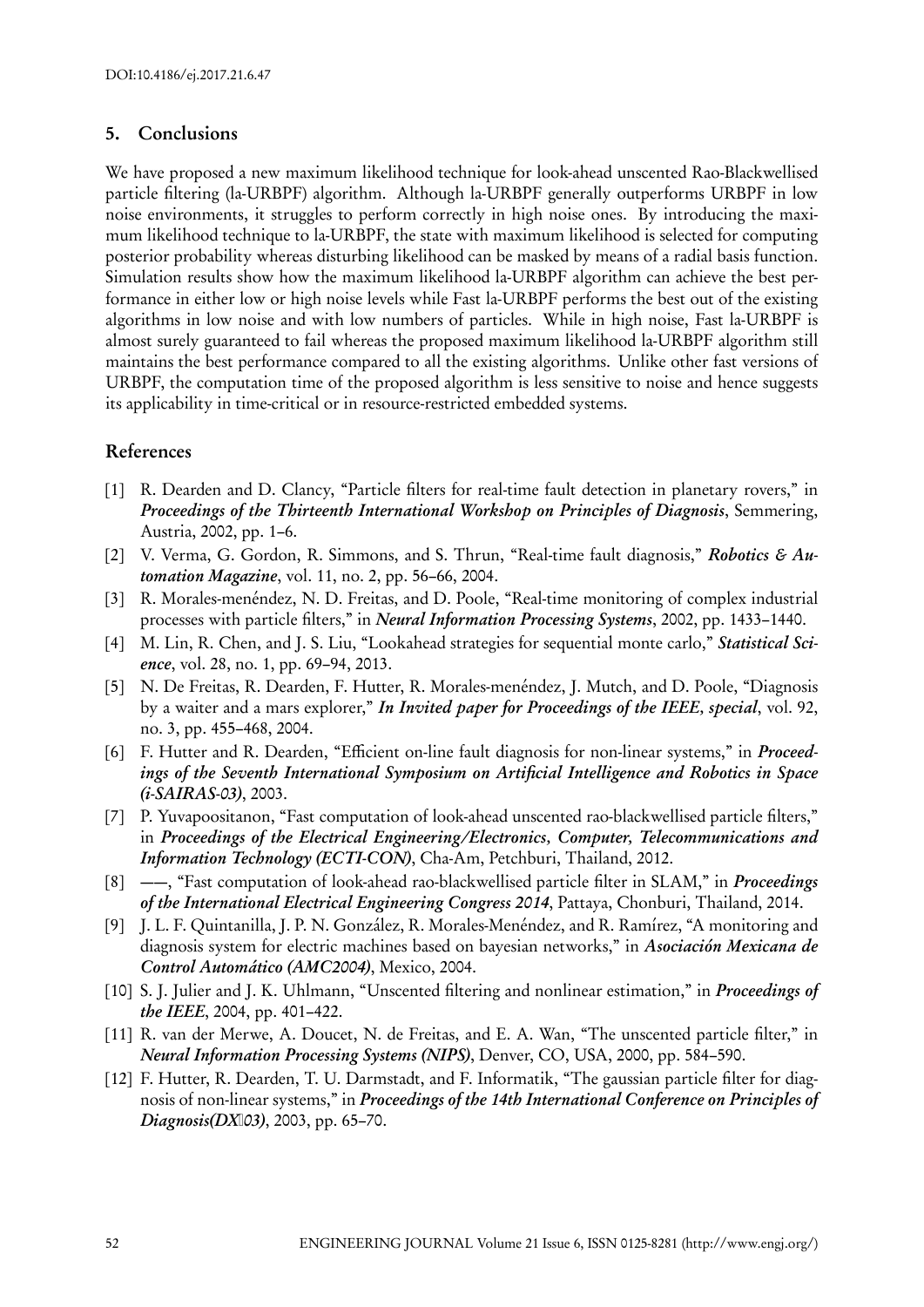

 $\text{Fig. 1. Diagnosis Errors for } \{\sigma_{Y1}^2, \sigma_{Y2}^2\} = \{2\text{e} - 7, 1\text{e} - 7\}.$ 



 $\text{Fig. 2. Diagnosis Errors for } \{\sigma_{Y1}^2, \sigma_{Y2}^2\} = \{2\text{e} - 5, 1\text{e} - 5\}.$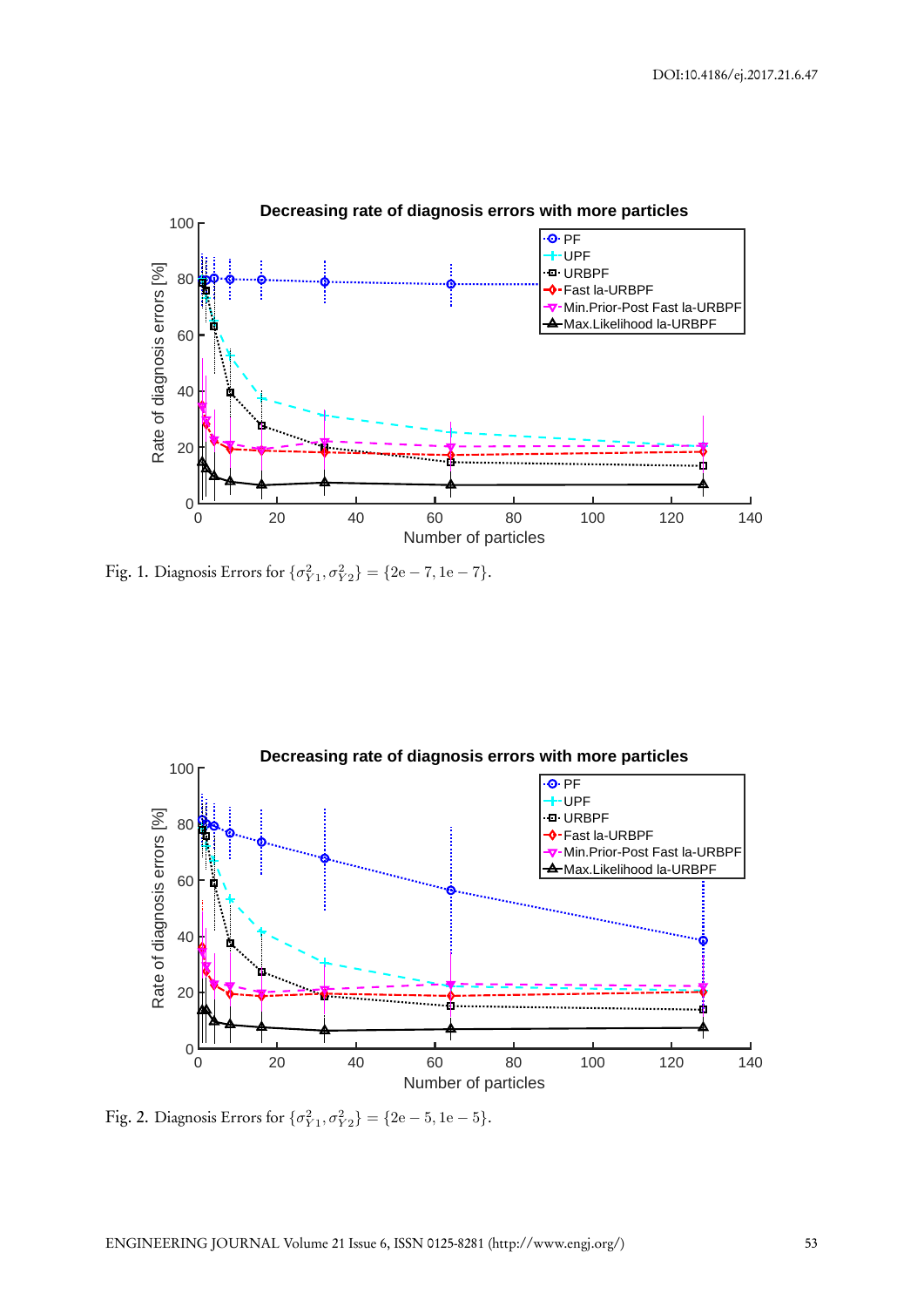

Fig. 3. Diagnosis Errors for  $\{\sigma_{Y1}^2, \sigma_{Y2}^2\} = \{2e - 3, 1e - 3\}.$ 



 $\text{Fig. 4. Diagonosis Errors for } \{\sigma_{Y1}^2, \sigma_{Y2}^2\} = \{2\text{e} - 1, 1\text{e} - 1\}.$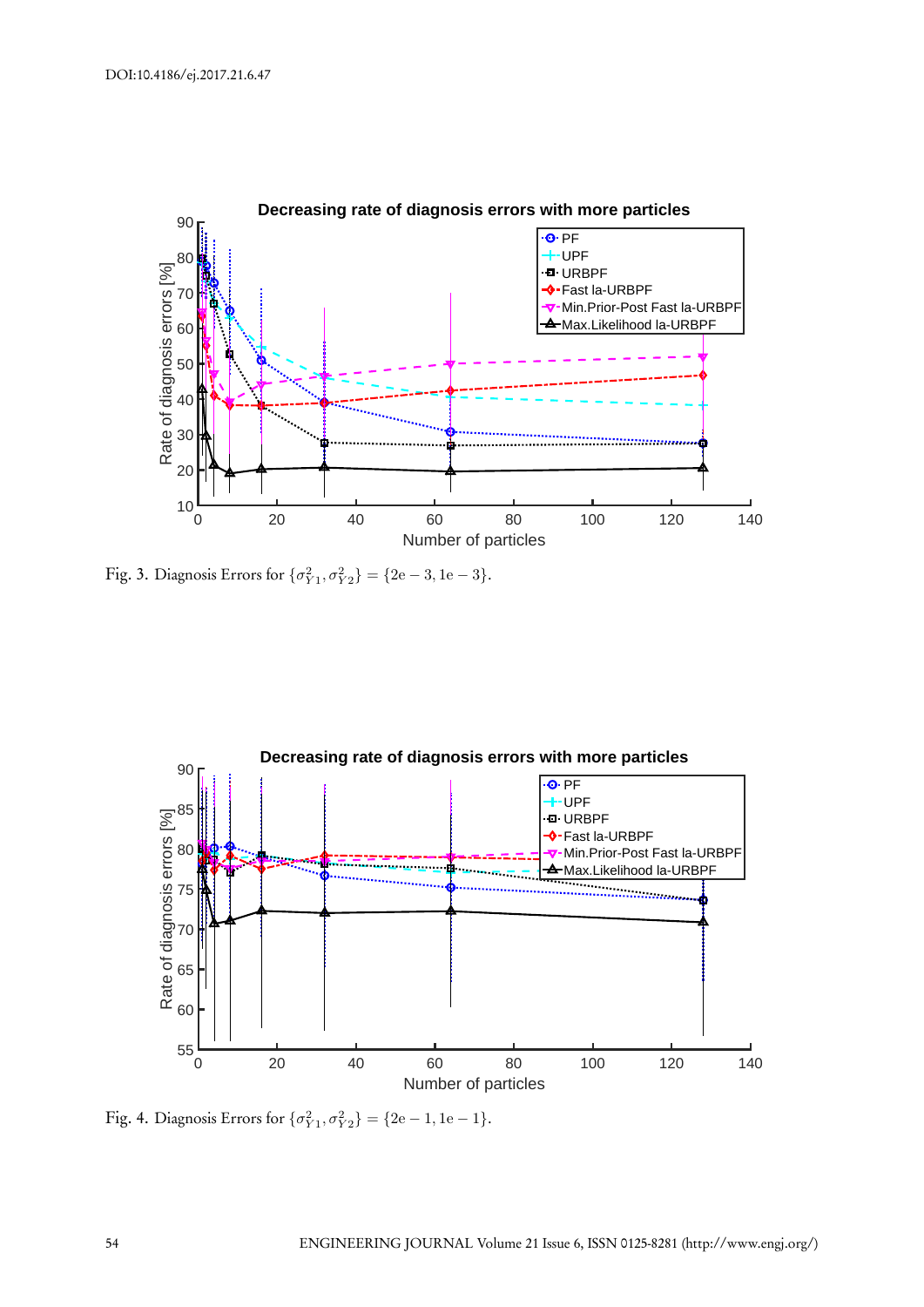

Fig. 5. Computational Time for  $\{\sigma_{Y1}^2, \sigma_{Y2}^2\} = \{2e - 7, 1e - 7\}.$ 



Fig. 6. Computational Time for  $\{\sigma_{Y1}^2, \sigma_{Y2}^2\} = \{2e - 5, 1e - 5\}.$